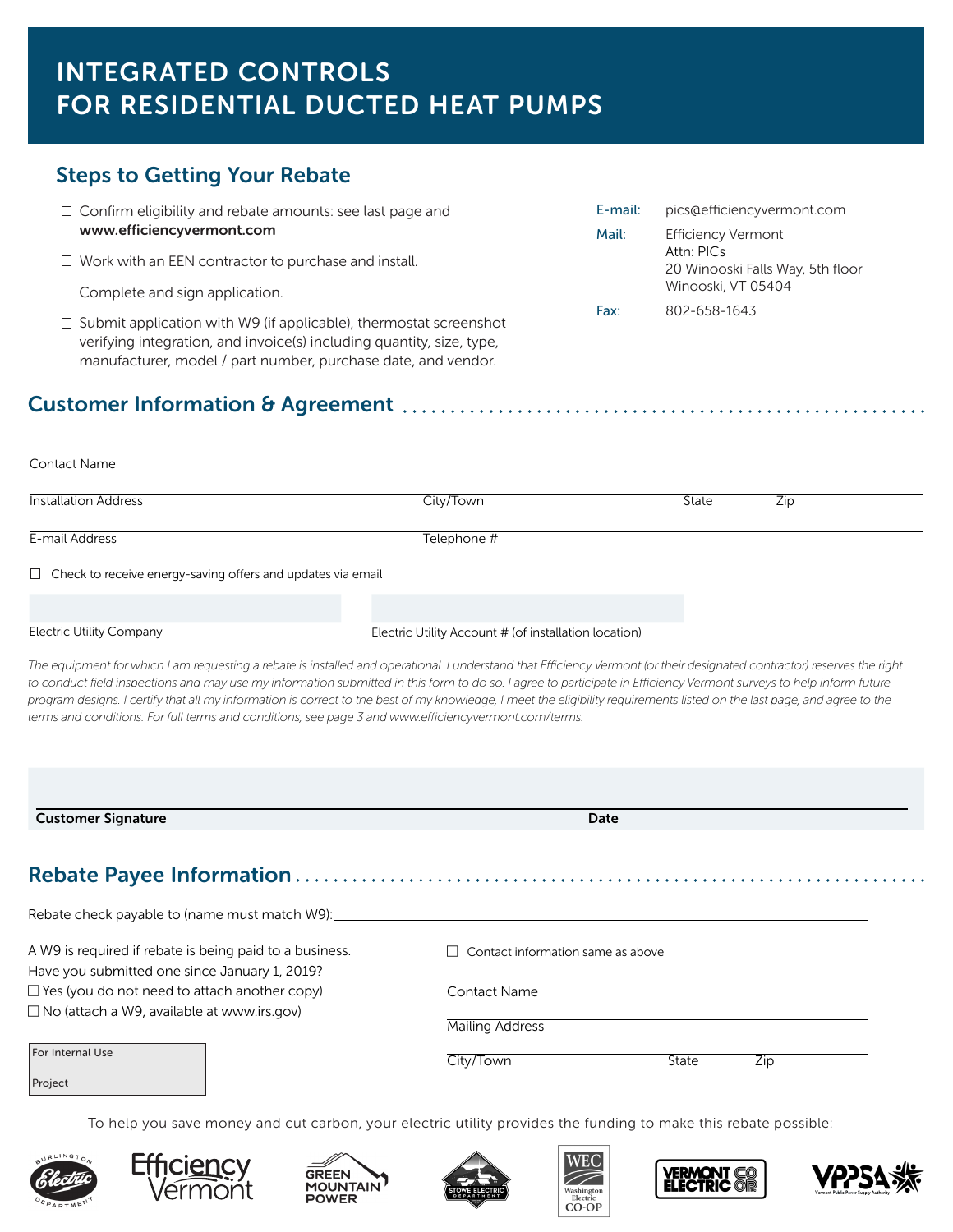### Eligibility Requirements

- Visit www.efficiencyvermont.com to determine the rebate amount.
- Rebates are for new residential ductless minisplit heat pump installations only (not heat pumps that are already installed).
- Only installations in year-round homes are eligible (not second homes).
- Central heating system must be oil, propane, or natural gas. Electric resistance and central wood heating systems are not eligible.
- Heat pump and integrated control must be on the Efficiency Vermont Qualified Products Lists at time of purchase.
- Equipment must be installed by an Efficiency Excellence Network contractor enrolled in the integrated controls subgroup. Find a contractor at www.efficiencyvermont.com/contractor.

### Product Information

| <b>Integrated Controls</b><br>Manufacturer<br>(heat pump) | Integrated<br>Controls<br>Model<br>(heat pump) | <b>Thermostat</b><br>Manufacturer<br>(central system) | <b>Thermostat</b><br>Model #<br>(central system) | <b>Heat Pump</b><br>Manufacturer |
|-----------------------------------------------------------|------------------------------------------------|-------------------------------------------------------|--------------------------------------------------|----------------------------------|
| Ex: Flair                                                 | Puck Pro                                       | Ecobee                                                | EV-STAT-02                                       | Fujitsu                          |
|                                                           |                                                |                                                       |                                                  |                                  |
|                                                           |                                                |                                                       |                                                  |                                  |
|                                                           |                                                |                                                       |                                                  |                                  |

## Complete row for each indoor head of heat pump:

| <b>Outdoor Compressor Model #</b> | Indoor Head Model # |
|-----------------------------------|---------------------|
|                                   |                     |
|                                   |                     |
|                                   |                     |
|                                   |                     |

### Installation Information (complete all fields to be eligible for trade ally incentive)

| Installer Company Name                                                                                                                             | <b>Contact Name/Title</b>                                            |                             |     |  |  |
|----------------------------------------------------------------------------------------------------------------------------------------------------|----------------------------------------------------------------------|-----------------------------|-----|--|--|
| <b>Installer Mailing Address</b>                                                                                                                   | City/Town                                                            | State                       | Zip |  |  |
| E-mail Address                                                                                                                                     | Telephone #                                                          |                             |     |  |  |
| Heat pump install date: __________________________                                                                                                 | Heated home square footage served by integrated controls: __________ |                             |     |  |  |
| Controls install date: ________________________                                                                                                    | <b>Project type:</b> □ New Home □ Existing Home                      |                             |     |  |  |
| Expected rebate amount (see www.efficiencyvermont.com): \$_______________________                                                                  |                                                                      |                             |     |  |  |
| Existing primary heating fuel type: $\square$ Propane $\square$ Oil $\square$ Natural gas $\square$ Other ______________                           |                                                                      |                             |     |  |  |
| Existing heating system type: $\square$ Boiler $\square$ Furnace $\square$ Additional space heaters (wood, pellet, direct vent) __________________ |                                                                      |                             |     |  |  |
|                                                                                                                                                    |                                                                      |                             |     |  |  |
| When the temperature dips below balance point, the heat pump is: $\Box$ shuts down and switches over to central system only                        |                                                                      |                             |     |  |  |
| $\Box$ supplemented by central system, down to $\Box \Box \Box \Box^{\circ} F/C$ when the heat pump shuts off                                      |                                                                      | □ other ___________________ |     |  |  |